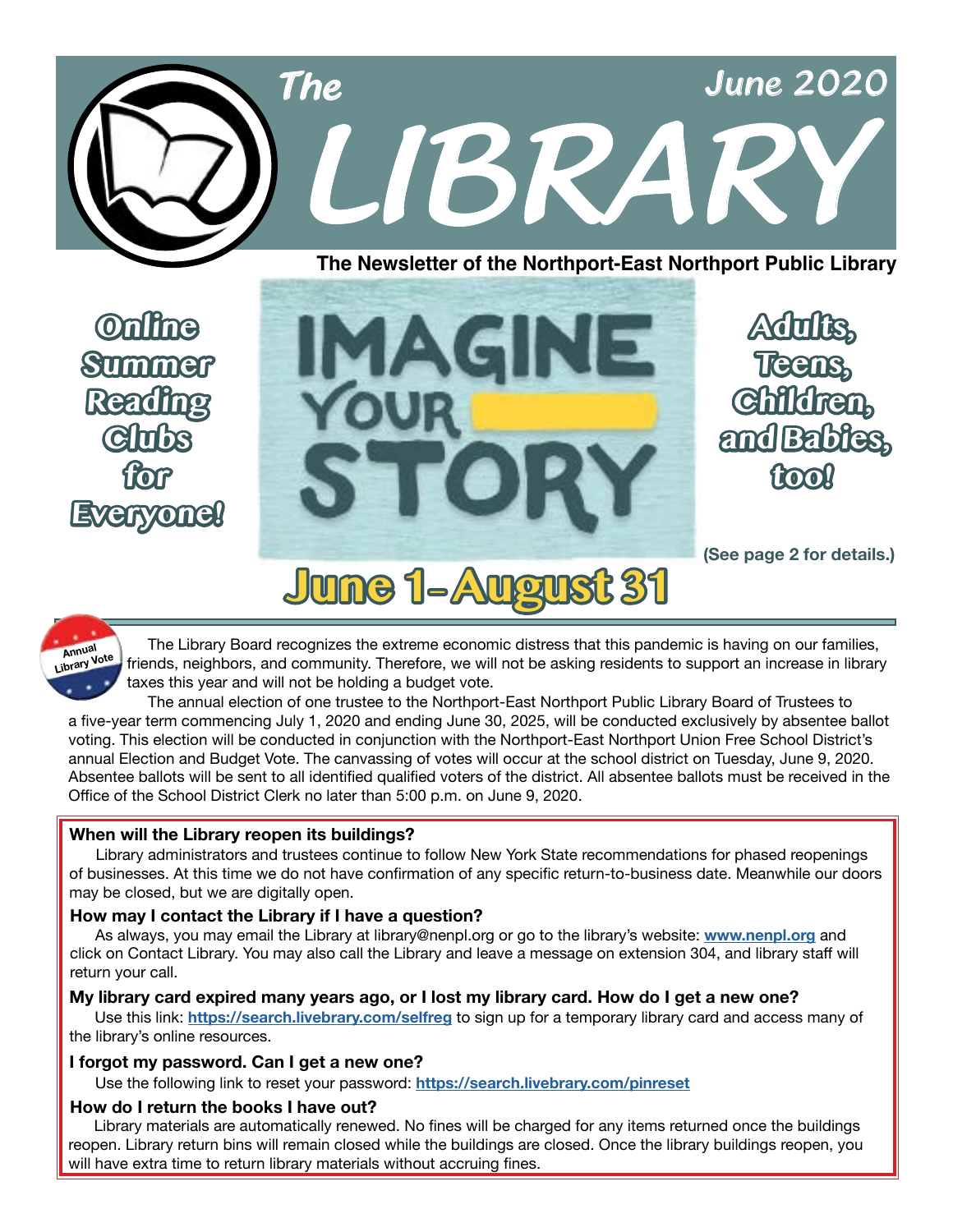# **Online Summer Reading Clubs for Everyone!**







## **For Adults**

Open to NENPL cardholders 18 years and older

#### **How do I participate?**

- Read a book in any format—print, ebook, or audio book.
- Fill out an online Summer Reading Club form, which includes the book's title, author, and a brief review or comment from you about the book, available here: **[www.nenpl.org/services/adult/readingclub/2020/](http://www.nenpl.org/services/adult/readingclub/2020/summer2020.php)  [summer2020.php](http://www.nenpl.org/services/adult/readingclub/2020/summer2020.php)**
- Submit your online Summer Reading Club form(s). Each form you submit entitles you to one raffle ticket.
- When the Summer Reading Club ends, a drawing will be held for a Grand Prize.



## **For Teens**

For students entering grades 6 through 12

 Summer is the time to read whatever you want, learn new skills, and have fun. *Imagine Your Story* is our Teen Summer Reading Club theme, and this summer our club will be online! All reviews will be submitted through our webpage. For each book review submitted, you will receive a raffle ticket. Numerous titles can be accessed through our downloads page:

**<https://livebrary.overdrive.com/library/teens>**

#### **How do I participate?**

- Choose an age-appropriate book to read or listen to. Access a Read, Rate, and Raffle form at: **[www.nenpl.org/teens/src/2020/index.php](http://www.nenpl.org/teens/src/2020/index.php)**
- For each book read, you will earn one raffle ticket. Books with more than 250 pages will qualify for two.
- Raffle basket prizes will be available at a later date. Prize basket themes are: Beach Bash, Dungeons and Dragons, Best of Pop Culture, DIY Crafts, Hack It! Invention Kit, Ice Cream Sundae, Imagine Your Story, Video and Board Games, Mad Scientist Kit, Movie Night, Spa and Beauty, and Sports of All Sorts.



# **For Children**

#### **It's easier than ever for kids birth through grade six to join our online Summer Reading Club with READsquared!**

 Studies have found that children who read during the summer show significant gains in reading ability. Participating in a Summer Reading Club is a great way to encourage and support your child's reading interests and curiosity so that reading remains an enjoyable challenge.

### **How do I participate?**

 Visit the Children's page on the library website: **[www.nenpl.org/childrens/src/2020/index.html](http://www.nenpl.org/childrens/src/2020/index.html)** or download the READsquared app (available for both Android and iOS), and create an account by clicking "Register." Kids will earn points for the minutes they read and also by completing fun activities at home or in the neighborhood. To celebrate this summer's theme *Imagine Your Story*, many activities and booklists feature fairy tales, fables, mythology, and folklore. Points can be redeemed for prizes that will be available for pick up at a later date. The more points your kids earn, the more prizes they receive!

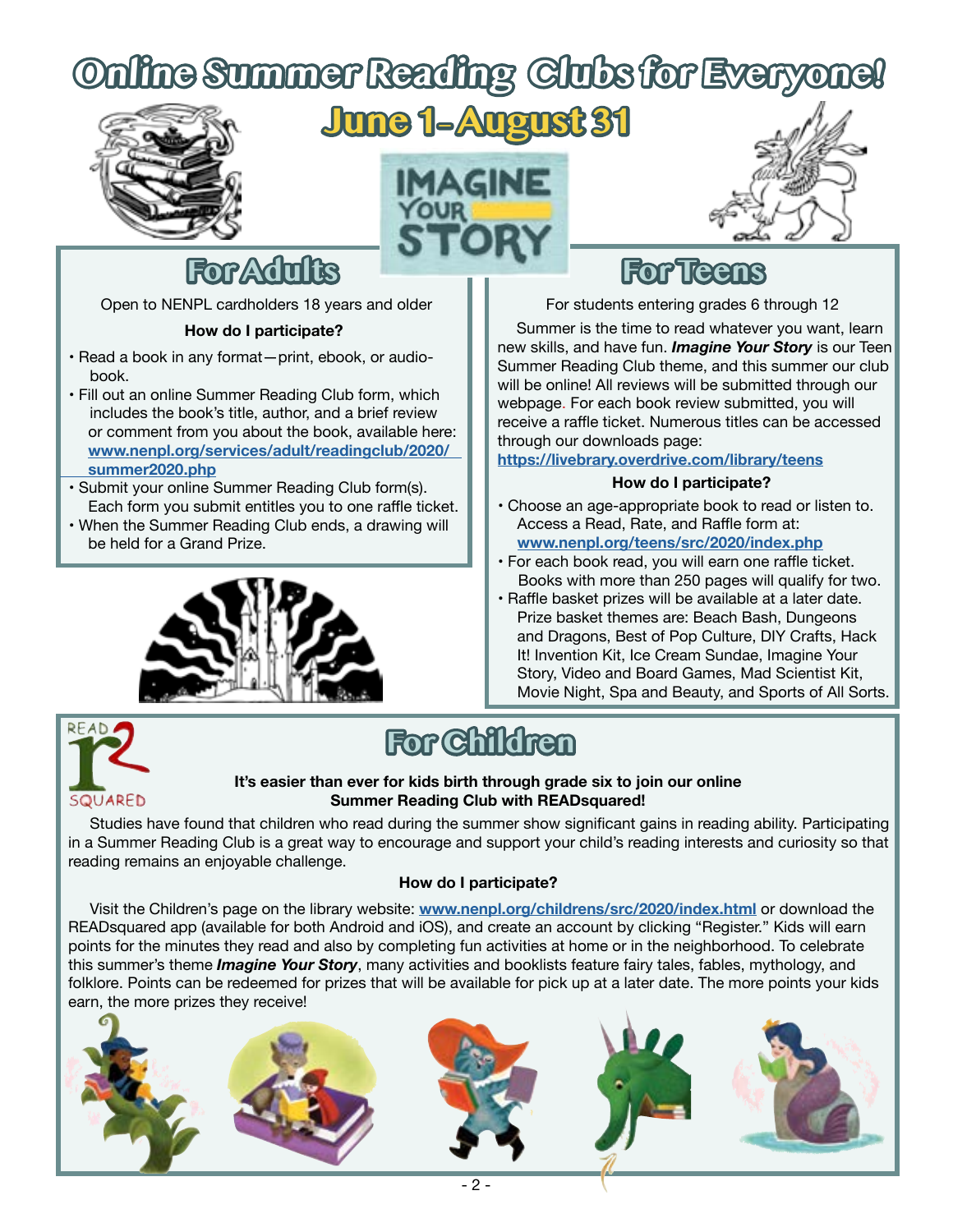# **FOR ADULTS**

### **Job and Career Resources**

 Now is a good time to research, review, and update your career skills and resume. Online test prep, skill-building, resume writing, job search tips, and more are available with your NENPL card barcode and password. You may access the library databases with this link: **[www.nenpl.org/onlineresearch/databases/career.php](http://www.nenpl.org/onlineresearch/databases/career.php)**

Here are some examples of online job and career assistance available through the library website:

**Brainfuse HelpNow** Submit your resume and cover letter for feedback and browse resources for jobseekers.

**CareerCruising** An online career guidance and planning system.

**Jobs Express** Learn about jobs that are available in New York State. Watch video tutorials on resume writing, interview techniques, and more.

**LearningExpress** Prepare for career-related practice exams and research job and career information.

Here are some additional online resources that may be helpful:

U.S. Department of Labor CareerOneStop. **[www.careeronestop.org](http://www.careeronestop.org)**

NYS Department of Labor New York Hire Now search tool. **<https://nyhirenow.usnlx.com>**

NYS Department of Labor Unemployment Insurance Claims. **<https://dol.ny.gov>**

Suffolk County Department of Labor, Licensing, and Consumer Affairs One-Stop Employment Center. **[www.suffolkcountyny.gov/departments/labor](http://www.suffolkcountyny.gov/departments/labor)**

**New York Public Library** Offering career services including pro-bono career coaching, job search resources, and career workshops. **[www.nypl.org/education/adults/career-employment/sibl](http://www.nypl.org/education/adults/career-employment/sibl)**

# **FOR CHILDREN**



### **Books Before Baby**

 Bond with your baby before birth by reading, talking, and singing to your little one. Your unborn baby can hear your voice as well as sounds outside of the womb. Help his or her early literacy and language learning skills by developing a reading routine from the very beginning. Read aloud and log just 50 five-minute read-alouds

before the baby arrives to receive a gift for your newborn at a later date. Already reading aloud to your other child(ren)? Count those minutes too, and let the older child(ren) color the log as a way to prepare for their sibling. What a great way to create a reading routine and a bonding experience that can continue once your new baby is born. To get started, visit the Children's page on the library website and download the bookmark and reading log: English: **[www.nenpl.org/childrens/booksbeforebaby/Englishbookmark.pdf](http://www.nenpl.org/childrens/booksbeforebaby/Englishbookmark.pdf)** Spanish: **[www.nenpl.org/childrens/booksbeforebaby/Spanishbookmark.pdf](http://www.nenpl.org/childrens/booksbeforebaby/Spanishbookmark.pdf)**



**Books Before** Baby

### **1,000 Books Before Kindergarten**

 The Northport-East Northport Public Library offers an exciting and ongoing program that is part of a national initiative. The goal is to encourage parents and caregivers to read and share books with their infants, toddlers, and preschoolers. Caregivers will track the books shared with their child to receive stickers and prizes at a later

date. This program is available to all Northport-East Northport Public Library cardholders with children birth through five years old (not yet in kindergarten). To get started, visit the Children's page on the library website and download your reading logs: **[www.nenpl.org/childrens/booksbeforek/index.php](http://www.nenpl.org/childrens/booksbeforek/index.php)**





The Complete Guidance System